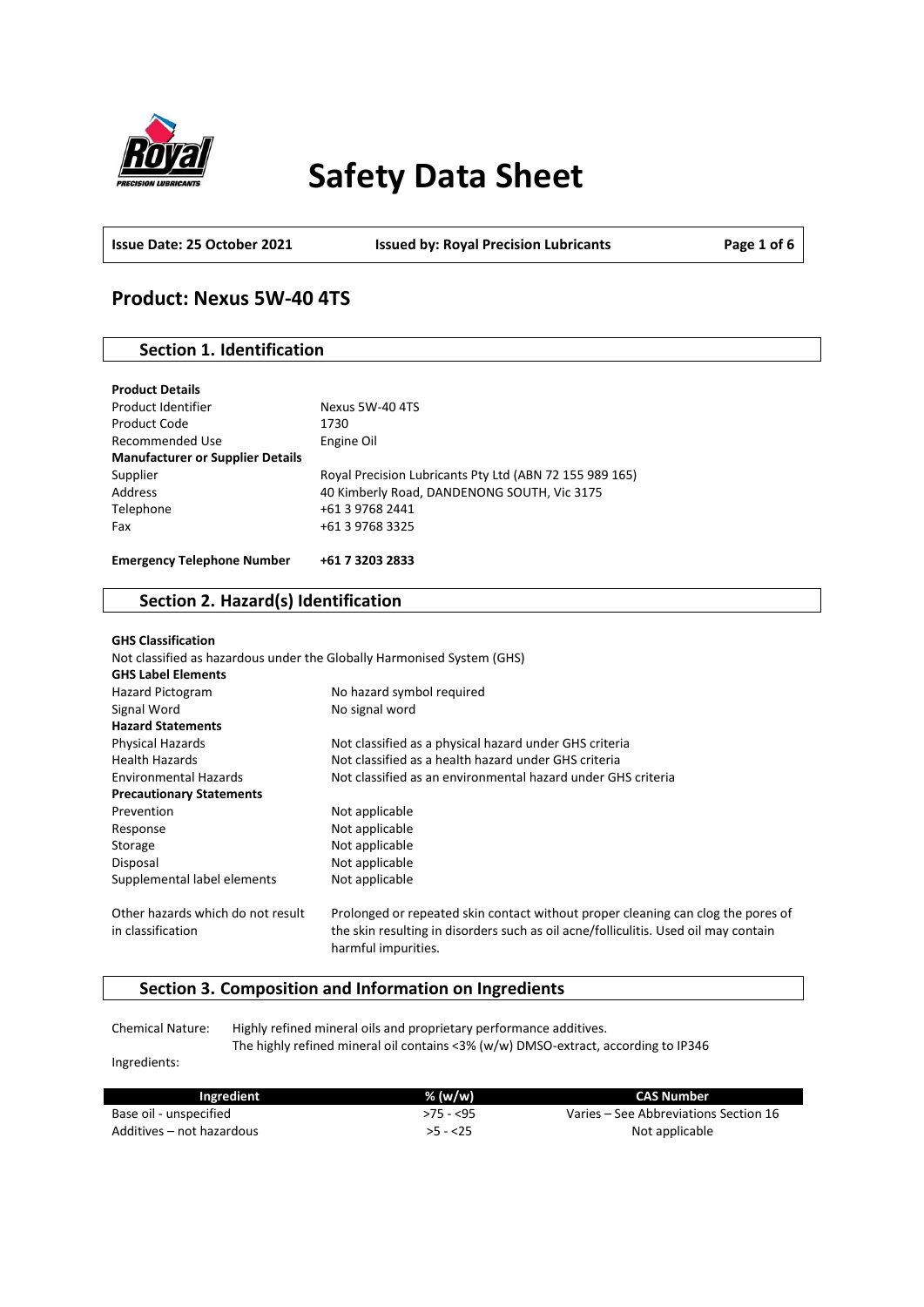There are no additional ingredients present which, within the current knowledge of the supplier and in the concentrations applicable, are classified as hazardous to health or the environment and hence require reporting in this section.

| <b>Section 4. First-aid measures</b> |                                                                                  |
|--------------------------------------|----------------------------------------------------------------------------------|
|                                      |                                                                                  |
| Eye contact:                         | Flush eye with copious quantities of water.                                      |
|                                      | If persistent irritation occurs, obtain medical attention.                       |
| Inhalation:                          | No treatment necessary under normal conditions of use.                           |
|                                      | If symptoms persist, obtain medical attention.                                   |
| Skin contact:                        | Remove contaminated clothing. Flush exposed area with water and follow by        |
|                                      | washing with soap if available.                                                  |
|                                      | If persistent irritation occurs, obtain medical attention.                       |
| If swallowed:                        | In general no treatment is necessary unless large quantities are swallowed. Do   |
|                                      | not induce vomiting and obtain medical advice.                                   |
| Most important symptoms and          | Oil acne/folliculitis signs and symptoms may include formation of black pustules |
| effects, both acute and delayed:     | and spots on the skin of exposed areas.                                          |
|                                      | Swallowing may result in nausea, vomiting and/or diarrhoea.                      |
| <b>Protection of first-aiders:</b>   | When administering first aid, ensure that you are wearing the appropriate        |
|                                      | personal protective equipment according to the incident, injury and              |
|                                      | surroundings.                                                                    |
| Notes to physician:                  | Treat symptomatically.                                                           |
|                                      |                                                                                  |

### **Section 5. Fire-fighting measures**

| Suitable extinguishing equipment:                                 | Foam, water spray or fog. Dry chemical powder, carbon dioxide, sand or earth<br>may be used for small fires only.                                                                                                                                                            |
|-------------------------------------------------------------------|------------------------------------------------------------------------------------------------------------------------------------------------------------------------------------------------------------------------------------------------------------------------------|
|                                                                   | Do not use water in a jet.                                                                                                                                                                                                                                                   |
| Specific hazards during firefighting:                             | Combustible liquid. In a fire, or if heated, a pressure increase will occur and the<br>container may burst with the risk of a subsequent explosion.                                                                                                                          |
|                                                                   | May produce toxic fumes if burning including possibly carbon monoxide,<br>airborne solid and liquid particulates and gases and unidentified organic and<br>inorganic compounds.                                                                                              |
| Special protective equipment and<br>precautions for firefighters: | Proper protective equipment including chemical resistant gloves are to be<br>worn; chemical resistant suit is indicated if large contact with spilled product is<br>expected. Positive pressure Self-Contained Breathing Apparatus and full turn<br>out gear should be worn. |
| <b>HazChem Code:</b>                                              | None                                                                                                                                                                                                                                                                         |

### **Section 6. Accidental release measures**

| Personal precautions, protective<br>equipment and emergency procedures: | Avoid contact with skin and eyes, use appropriate personal protective<br>equipment. Evacuate surrounding areas if necessary. Remove all ignition<br>sources.                                                                                                                                                |
|-------------------------------------------------------------------------|-------------------------------------------------------------------------------------------------------------------------------------------------------------------------------------------------------------------------------------------------------------------------------------------------------------|
| <b>Environmental precautions:</b>                                       | Stop leak if without risk. Use appropriate containment to avoid<br>environmental contamination. Prevent from spreading or entering drains,<br>ditches or rivers by using sand, earth or other appropriate barriers.<br>Local authorities should be advised if significant spillages cannot be<br>contained. |
| <b>Methods and materials for containment</b><br>and cleaning up:        | Slippery when spilt. Avoid accidents, clean up immediately.<br>Reclaim liquid directly or in an absorbent.<br>Soak up residue with an absorbent such as clay, sand or other suitable<br>material and dispose of properly.                                                                                   |

## **Section 7. Handling and storage**

| <b>Precautions for safe handling:</b> | Use in a well ventilated area.                                        |
|---------------------------------------|-----------------------------------------------------------------------|
|                                       | Wear appropriate protective equipment (See Section 8) and clothing to |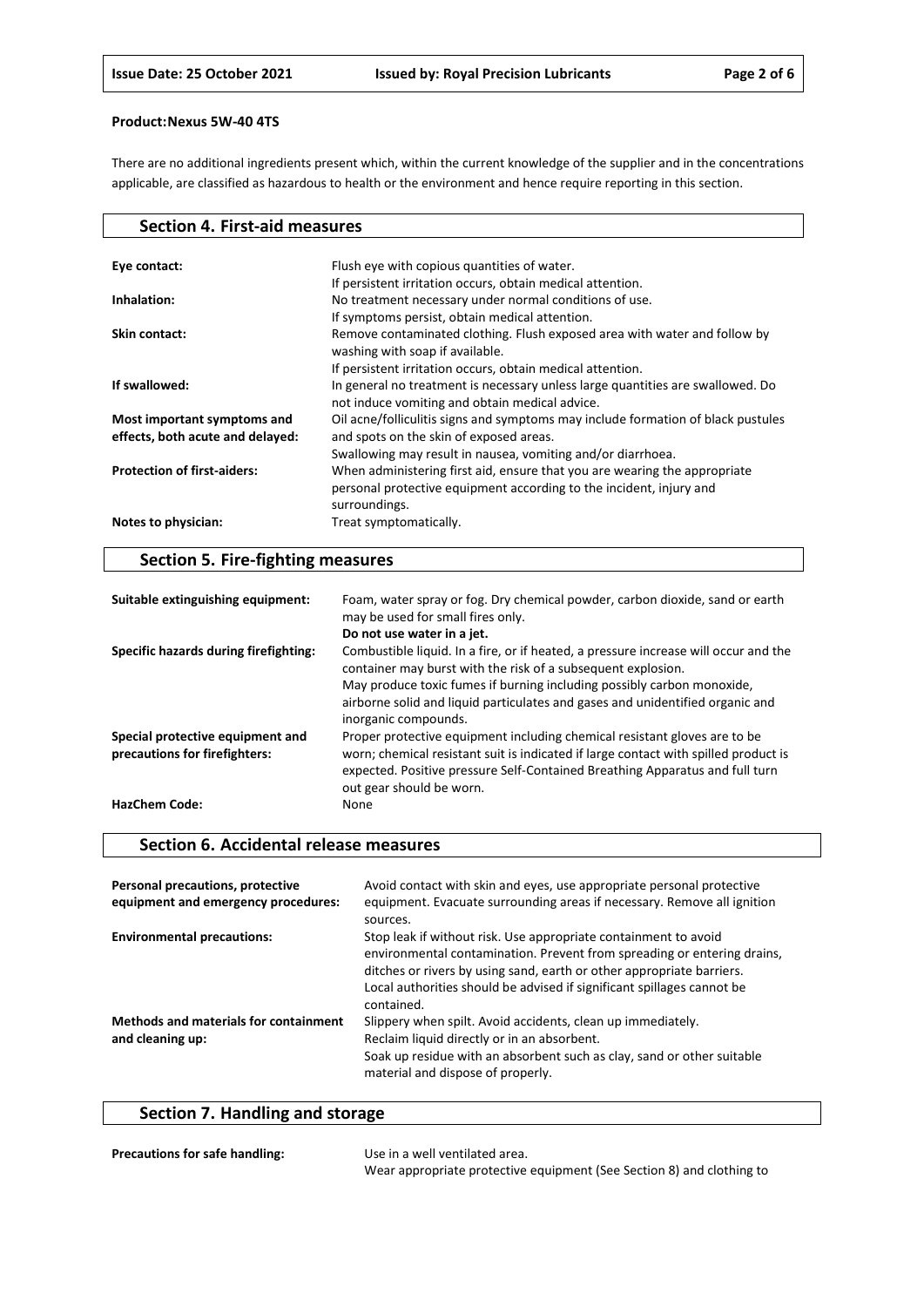|                                                                  | avoid inhalation of fumes or mist and contact with skin and eyes.                                                                                                                                               |
|------------------------------------------------------------------|-----------------------------------------------------------------------------------------------------------------------------------------------------------------------------------------------------------------|
|                                                                  | Containers not in use should be closed.                                                                                                                                                                         |
|                                                                  | Do not smoke.                                                                                                                                                                                                   |
|                                                                  | Always wash hands after handling and prior to eating, drinking, smoking or<br>using the toilet.                                                                                                                 |
| Conditions for safe storage, including<br>any incompatibilities: | Classified as a Class C2 (COMBUSTIBLE LIQUID) for the purposes of storage<br>and handling.                                                                                                                      |
|                                                                  | Store in a cool, well ventilated area away from heat and other sources of<br>ignition, oxidising agents, foodstuffs, and out of direct sunlight.<br>Keep containers securely sealed and protect against damage. |

### **Section 8. Exposure controls and personal protection**

| <b>National Exposure Standards:</b>  | No exposure standard has been established, however, the TWA National<br>Occupational Health and Safety Commission (NOHSC) exposure standard for oil mist<br>is 5 $mg/m3$ . As with all chemicals, exposure should be kept to the lowest possible<br>level. |
|--------------------------------------|------------------------------------------------------------------------------------------------------------------------------------------------------------------------------------------------------------------------------------------------------------|
| <b>Biological limit values:</b>      | Not available                                                                                                                                                                                                                                              |
| <b>Engineering Controls:</b>         | <b>Ventilation</b> - Use in well ventilated areas. Where ventilation is inadequate, a local<br>exhaust ventilation system is required.                                                                                                                     |
| <b>Personal Protective Equipment</b> |                                                                                                                                                                                                                                                            |
| <b>Respiratory Protection:</b>       | Normally not required, however if mists or vapours are generated in a poorly<br>ventilated area an approved respirator with a replaceable vapour/mist filter is<br>recommended.                                                                            |
| <b>Eye Protection:</b>               | Safety glasses with side shields, goggles or full face mask as appropriate. Individual<br>circumstances will dictate the final choice of protection.                                                                                                       |
| Skin / Body Protection:              | Always wear long sleeves and long trousers or coveralls, and enclosed footwear or<br>safety boots when handling this product. It is recommended that chemical resistant<br>gloves (e.g. PVC) be worn when handling this product.                           |

### **Section 9. Physical and Chemical Properties**

| Viscous amber liquid |
|----------------------|
| Not available        |
| Not available        |
| Not available        |
| Insoluble            |
| Not applicable       |
| 90.9 cSt             |
| 13.9 <sub>cSt</sub>  |
| 0.848                |
| $>240^{\circ}$ C     |
| Combustible Liquid   |
| Not available        |
| Not available        |
|                      |

### **Section 10. Stability and Reactivity**

| Reactivity:                     | No specific test data available for this product. Refer to Conditions to avoid and<br>Incompatible materials for additional information. |
|---------------------------------|------------------------------------------------------------------------------------------------------------------------------------------|
| <b>Chemical stability:</b>      | Stable under normal conditions of storage and handling.                                                                                  |
| <b>Possibility of hazardous</b> | Reacts with strong oxidising agents.                                                                                                     |
| reactions:                      |                                                                                                                                          |
| <b>Conditions to avoid:</b>     | Heat, direct sunlight, open flames or other sources of ignition.                                                                         |
| <b>Incompatible Materials:</b>  | Strong oxidizing agents.                                                                                                                 |
| <b>Hazardous Decomposition</b>  | Under normal conditions of storage and use hazardous decomposition products are not                                                      |
| <b>Products:</b>                | expected to be produced.                                                                                                                 |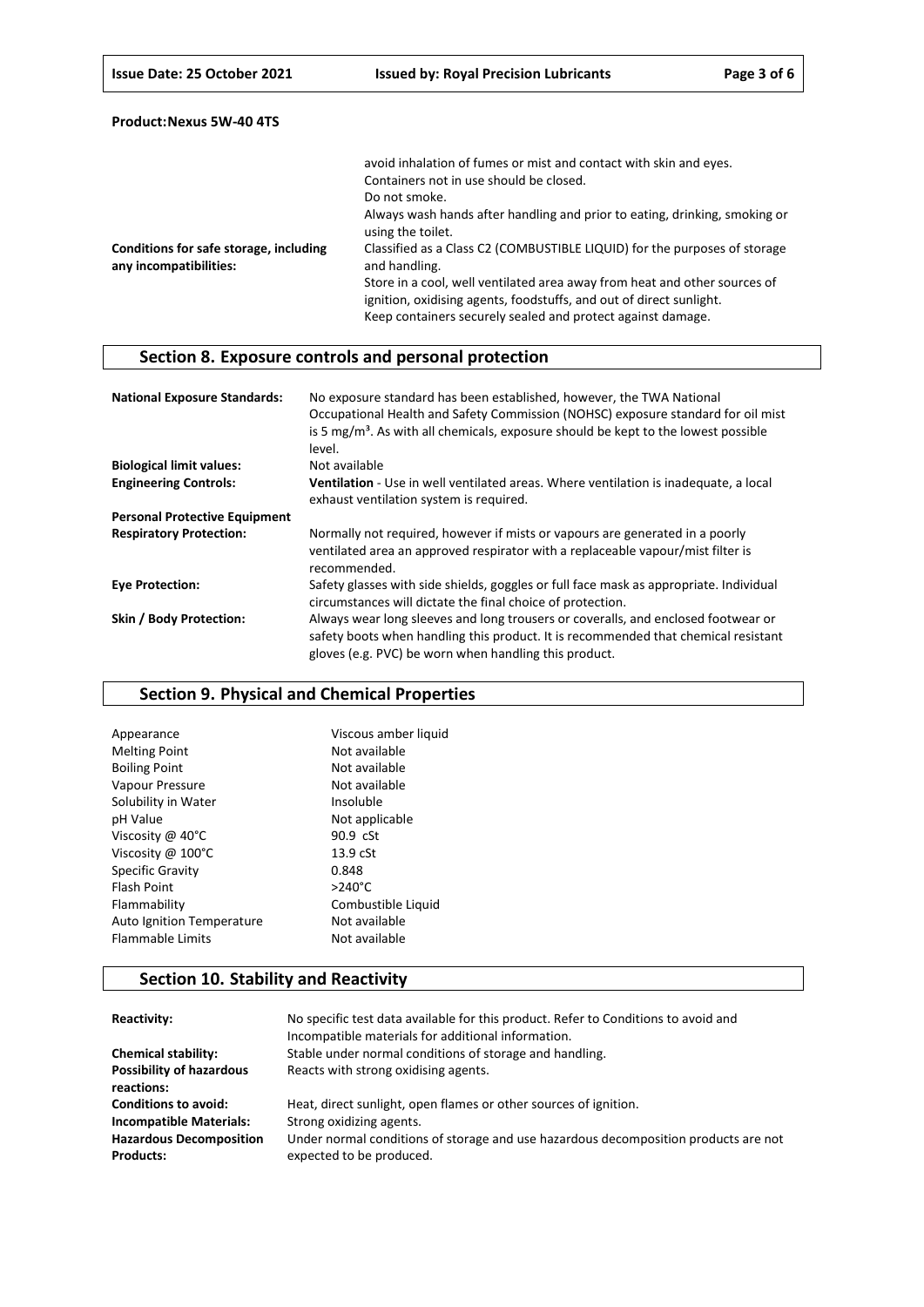### **Section 11. Toxicological information**

Information given is based on data on the components and the toxicology of similar products. Unless indicated otherwise, the data presented is representative of the product as a whole, rather than for the individual component(s). Skin and eye contact are the primary routes of exposure although exposure may occur following accidental swallowing.

| <b>Acute toxicity</b>                | Acute oral toxicity: LD50 rat: >5,000 mg/kg. Expected to be of low toxicity.<br>Acute inhalation toxicity: Not considered to be an inhalation hazard under normal<br>conditions of use.                                                                                                                    |
|--------------------------------------|------------------------------------------------------------------------------------------------------------------------------------------------------------------------------------------------------------------------------------------------------------------------------------------------------------|
|                                      | Acute dermal toxicity: LD50 rabbit: >5,000 mg/kg. Expected to be of low toxicity.                                                                                                                                                                                                                          |
| Skin corrosion/irritation            | Expected to be slightly irritating. Prolonged or repeated skin contact without proper<br>cleaning can clog the pores of the skin resulting in disorders such as oil acne/folliculitis.                                                                                                                     |
| Serious eye damage/eye<br>irritation | Expected to be slightly irritating                                                                                                                                                                                                                                                                         |
| Respiratory or skin<br>sensitisation | Not expected to be a skin sensitiser.                                                                                                                                                                                                                                                                      |
| <b>Germ cell mutagenicity</b>        | Not considered a mutagenic hazard.                                                                                                                                                                                                                                                                         |
| Carcinogenicity                      | Not expected to be carcinogenic.                                                                                                                                                                                                                                                                           |
|                                      | Product contains mineral oils of types shown to be non-carcinogenic in animal skin-                                                                                                                                                                                                                        |
|                                      | painting studies. Highly refined mineral oils are not classified as carcinogenic by the                                                                                                                                                                                                                    |
|                                      | International Agency for Research on Cancer (IARC).                                                                                                                                                                                                                                                        |
| <b>Reproductive toxicity</b>         | Not expected to impair fertility. Not expected to be developmental toxicant.                                                                                                                                                                                                                               |
| STOT - single exposure               | Not expected to be a hazard.                                                                                                                                                                                                                                                                               |
| STOT – repeated exposure             | Not expected to be a hazard.                                                                                                                                                                                                                                                                               |
| <b>Aspiration toxicity</b>           | Not considered an aspiration hazard.                                                                                                                                                                                                                                                                       |
| <b>Further information</b>           | USED oils may contain harmful impurities that have accumulated during use. The<br>concentration of such impurities will depend on use and they may present risks to health<br>and the environment on disposal. ALL used oil should be handled with caution and skin<br>contact avoided as far as possible. |

### **Section 12. Ecological information**

Eco toxicological data has not been determined specifically for this product. Information given is based on a knowledge of the components and the ecotoxicology of similar products. Unless indicated otherwise, the data presented is representative of the product as a whole, rather than for individual component(s).

#### **Ecotoxicity**

| Toxicity to fish (Acute toxicity)           | Expected to be practically non-toxic.                                         |
|---------------------------------------------|-------------------------------------------------------------------------------|
| Toxicity to crustacean (Acute toxicity)     | Expected to be practically non-toxic.                                         |
| Toxicity to algae/aquatic plants (Acute     | Expected to be practically non-toxic.                                         |
| toxicity)                                   |                                                                               |
| Toxicity to fish (Chronic toxicity)         | Data not available.                                                           |
| Toxicity to crustacean (Chronic toxicity)   | Data not available.                                                           |
| Toxicity to microorganisms (Acute toxicity) | Data not available.                                                           |
| Persistence and degradability               |                                                                               |
| Biodegradability                            | Expected to be not readily biodegradable. Major constituents are              |
|                                             | expected to be inherently biodegradable, but contains components that         |
|                                             | may persist in the environment.                                               |
| <b>Bioaccumulative potential</b>            |                                                                               |
| <b>Bioaccumulation</b>                      | Contains components with the potential to bio accumulate.                     |
| Partition coefficient: n-octanol/water      | Pow: >6 based on information on similar products.                             |
| <b>Mobility in soil</b>                     |                                                                               |
| Mobility                                    | Liquid under most environmental conditions. If it enters soil, it will adsorb |
|                                             | to soil particles and will not be mobile.                                     |
|                                             | Floats on water.                                                              |
| Other adverse effects                       |                                                                               |
| Additional ecological information           | Product is a mixture of non-volatile components which are not expected        |

to be released to air in any significant quantities.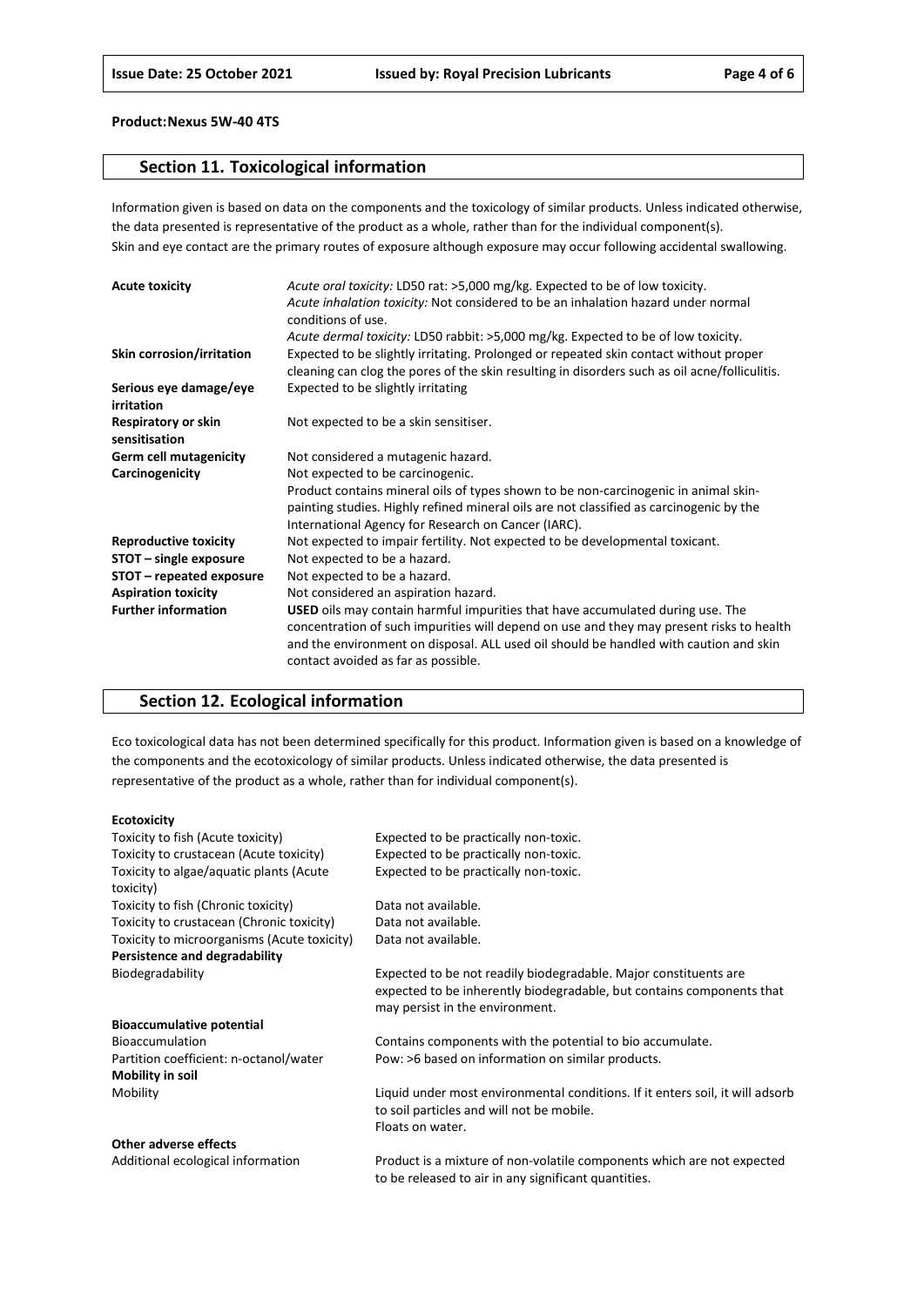Not expected to have ozone depletion potential, photochemical ozone creation potential or global warming potential. Poorly soluble mixture. May cause physical fouling of aquatic organisms. Mineral oil is not expected to cause any chronic effects to aquatic organisms at concentrations less than 1 mg/l.

#### **Section 13. Disposal considerations**

| Disposal methods                                    |                                                                                                                                                                                                                              |
|-----------------------------------------------------|------------------------------------------------------------------------------------------------------------------------------------------------------------------------------------------------------------------------------|
| Waste from residues                                 | Waste product should not be allowed to contaminate soil or ground<br>water or be disposed of into the environment.<br>Disposal should be in accordance with applicable regional, national and<br>local laws and regulations. |
| Contaminated packaging                              | Dispose in accordance with prevailing regulations, preferably to a<br>recognised collector or contractor. The competence of the collector or<br>contractor should be established beforehand.                                 |
| Special precautions for landfill or<br>incineration | No additional special precautions identified.                                                                                                                                                                                |

#### **Section 14. Transport Information**

| <b>National Regulations</b>      |                                    |
|----------------------------------|------------------------------------|
| ADG                              | Not regulated as a dangerous good. |
| <b>International Regulations</b> |                                    |
| IATA-DGR                         | Not regulated as a dangerous good. |
| IMDG-DGR                         | Not regulated as a dangerous good. |

### **Section 15. Regulatory Information**

**Standard Uniform Schedule of Medicine and Poisons** Not scheduled **Model Work Health and Safety Regulations – Scheduled Substances** Not listed **Australian Code for the Transport of Dangerous Goods by Road and Rail (ADG Code)** Not regulated **Australia (AICS)** All components of this product are listed on the Inventory or exempted.

#### **Section 16. Other Information**

| Date of Issue        | Monday, 25 October 2021                                                                  |
|----------------------|------------------------------------------------------------------------------------------|
| <b>Abbreviations</b> | ADG = Australian Dangerous Goods                                                         |
|                      | GHS = Globally Harmonised System of Classification and Labelling of chemicals            |
|                      | IATA = International Air Transport Association                                           |
|                      | IBC = Intermediate Bulk container                                                        |
|                      | <b>IMDG</b> = International Maritime Dangerous Goods                                     |
|                      | STEL = Short term exposure limit                                                         |
|                      | TWA = time weighted average                                                              |
|                      | Varies = may contain one or more of the following 101316-69-2, 101316-70-5, 101316-71-6, |
|                      | 101316-72-7, 64741-88-4, 64741-89-5, 64741-95-3, 64741-96-4, 64741-97-5, 64742-01-4,     |
|                      | 64742-44-5, 64742-45-6, 64742-52-5, 64742-53-6, 64742-54-7, 64742-55-8, 64742-56-9,      |
|                      | 64742-57-0, 64742-58-1, 64742-62-7, 64742-63-8, 64742-64-9, 64742-65-0, 64742-70-7,      |
|                      | 72623-85-9, 72623-86-0, 72623-87-1, 74869-22-0, 90669-74-2                               |

**Other Information**